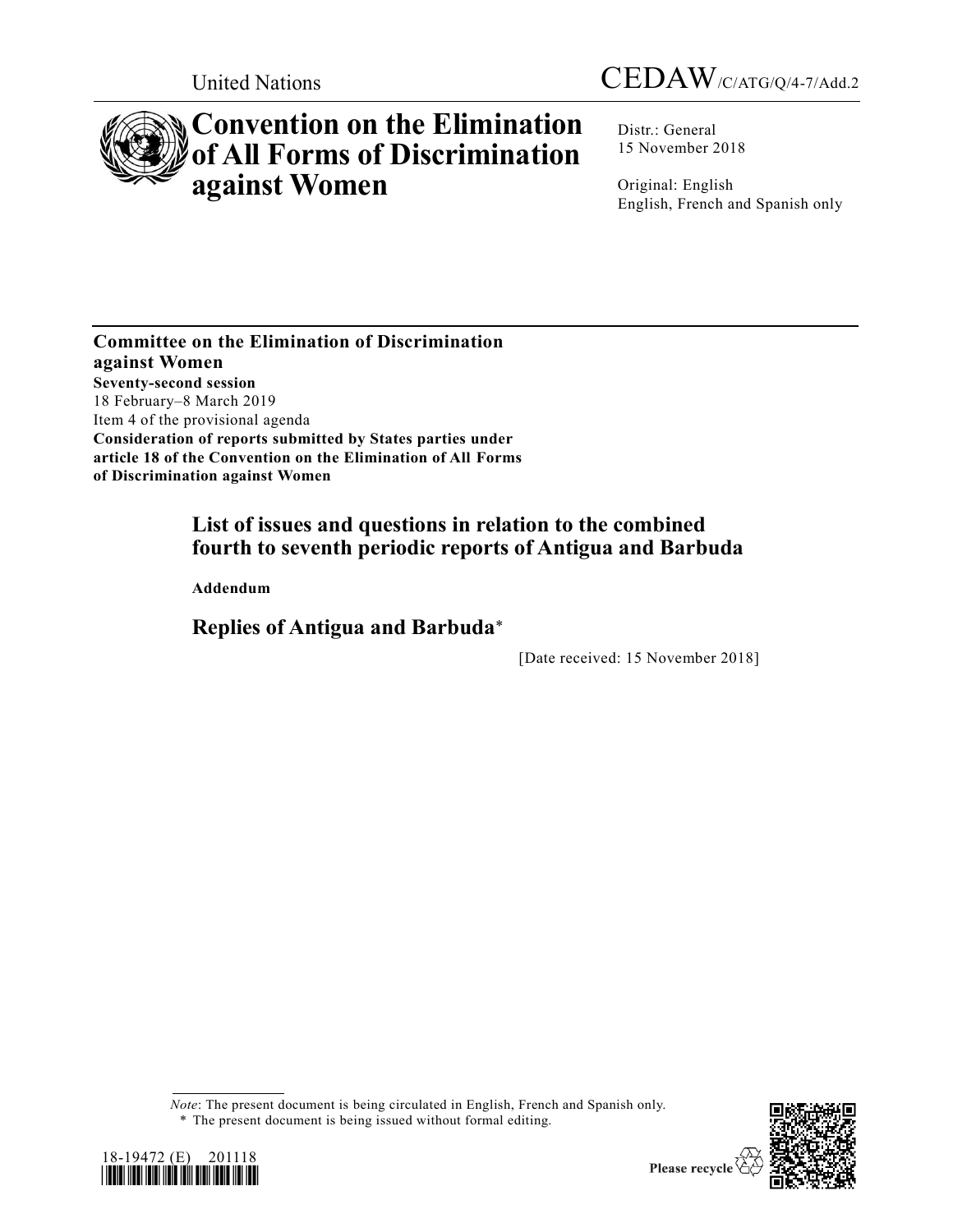# **Introduction**

1. This document is responding to the List of Issues and Questions provided by the Committee on the Elimination of Discrimination against Women. An Annex of statistical information has been submitted with this report. All relevant Government Departments were involved in preparing the content and material for this report.

# **Response to the List of Issues**

#### **Constitutional & Legislative Framework**

2. There have been no explicit or specific measures to incorporate gender equality principles into national legislation. However, there are plans to ensure, through gender mainstreaming initiatives, that gender and social assessments are conducted periodically which will be integrated into policies and legislation to prohibit all forms of discrimination against women both directly and indirectly in public and private spheres.

#### **Access to Justice**

3. Matters of sexual harassment, victimization, and discrimination towards women are not confined to the Office of the Ombudsman. Depending on the severity of the issue, some may prefer to lodge their complaint with the justice system, the Labour Department, or the Police. During the period of 1995 to 2014, the Office of the Ombudsman received three complaints from females concerning sexual harassment and victimization at the workplace, which resulted in independent investigations carried out for justice of the complainants. A total of 196 cases were brought before the national court by women for the period 1995–2014. The nature of the complaints include: rape, attempted rape, aiding and abetting minor to have sexual intercourse, unlawful carnal knowledge, buggery, sexual offences, serious indecency, sexual intercourse with minor, and unlawful sexual intercourse.

4. The Judicial Reform and Institutional Strengthening (JURIST) project, supported by the government of Canada and the Caribbean Court of Justice, is in the process of establishing a Sexual Offences Model Court (SOMC) within the high court of Antigua and Barbuda. The establishment of this specialized court is another measure that was taken by the government of Antigua and Barbuda to ensure that victims of gender-based violence have access to justice and reparations. The main objectives of the SOMC are as follows: provide timely, gender responsive and coordinated response to complainants of sexual assault cases; ensure greater coordination between the courts and agencies that provide services to sexual assault complainants; and improve the monitoring and evaluation for sexual offences. It is critical for us to take an evidence-based approach to support improvements in the treatment of sexual offences.

# **National Machinery for the Advancement of Women and National Human Rights Institutions**

5. The current national five-year development plan was drafted with a number of inputs from various stakeholders. The Country Gender Assessment Report for Antigua and Barbuda was also used to determine gender priorities for the national development plan. Women's concerns were integrated within the country gender assessment and as such were also reflected in the national five-year plan. The state party is currently in the process of developing a national action plan for women and a gender mainstreaming strategy. The state party is also drafting the plan and strategy which is expected to be completed and launched in the first quarter of 2019, with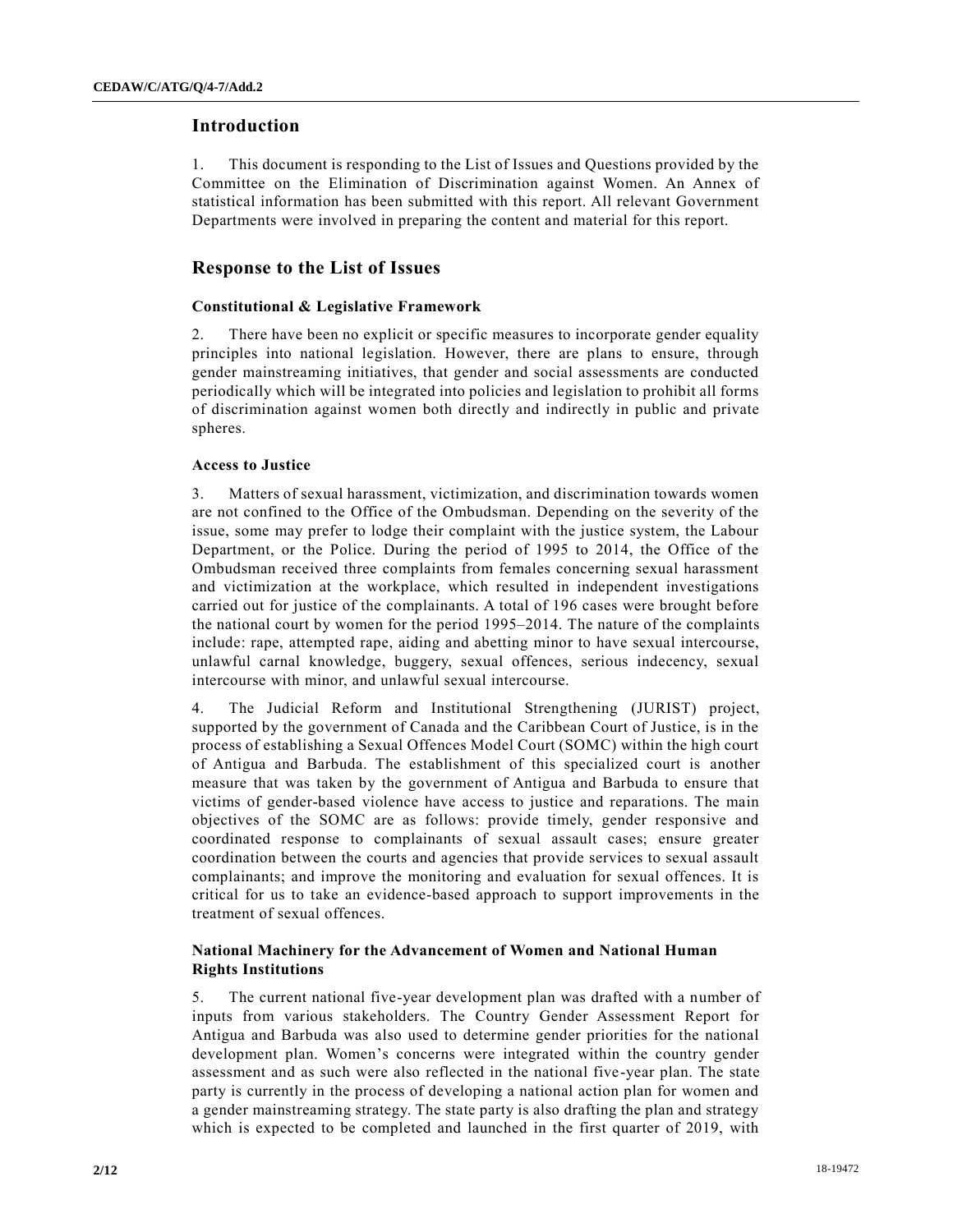assistance from UN Women Multi-Country Office, Caribbean. The Directorate of Gender Affairs (DoGA) has the technical staff to fulfil its functions. For the period 2016 to present, the Directorate has had seven (7) technical officers; 3 with Bachelor of Science Degrees in Social and Development fields and 3, including the Executive Director, with Masters Degrees and Professional certifications, in the same related fields. There is one officer with professional certification. The technical staff is supported by 10 support officers. Additionally, for the year 2016 the Directorate of Gender Affairs received 5.67% of the Ministry of Social Transformation's budget in the sum of \$853,231.00, in 2017 and 2018 the Directorate received 5.2% in the sum of \$1,245,420.00.

6. Presently, there is not a national human rights institution. However, Antigua and Barbuda recognises the need for an institution to oversee compliance with international human rights obligations and establishing monitoring and evaluation systems such as a data system capable of generating information for the compilation of reports. Additionally, specific measures that have been taken to regularly collect disaggregated gender-specific data include the strengthening of our national statistical machinery through training and capacity building and the use of the CARICOM gender equality indicators.

## **Temporary Special Measures**

7. Although Antigua and Barbuda has increased the number of women in leadership in the upper house of parliament, there are no sustainable special measures in place to accelerate greater participation by women in political life in line with the committee's general recommendation No. 25 (2004).

#### **Discriminatory gender stereotypes**

#### *Gender Discrimination within the Education Sector*

8. Efforts have been made in Antigua and Barbuda for curricula to support the changing nature of gender labour roles, and further, to enable access for females to pursue courses in male-dominated fields, and vice versa. The newly drafted Education Sector Plan does not make explicit reference to encouraging or supporting the advancement of gender equality principles or articulate strategies that are taking place at the ground level to encourage girls and boys on dismantling gender-based stereotypes. However, recent years have seen the introduction of traditionally male oriented subjects, such as Technical Drawing, into the curriculum of the nation's only government-run all-female secondary school, and Home Economics offered at the only government-run all-male secondary school. There have also been re-training of Early Childhood Educators, review of text books and also child friendly school initiatives that have integrated gender and highlighted gender stereotyping and discrimination as a barrier to achieving gender equality.

9. The Gilbert Rural Agricultural Development Centre (GARDC) is a non-governmental organization, supported by the government that has embarked on a multi-year initiative to promote and support women in the pursuit of non-traditional employment fields which maintain significant income potential, and focused primarily on trade skills.

#### *Addressing Gender Stereotyping through Education and the Media*

10. As part of its mandate the Directorate of Gender Affairs spearheads several initiatives and programmes designed to address discriminatory stereotypes with respect to the roles and responsibilities of women and men. The Directorate 's annual national gender-based violence forum, Love Shouldn't Hurt, uses the performing arts to interrogate themes of gender stereotyping, discrimination, and gender-based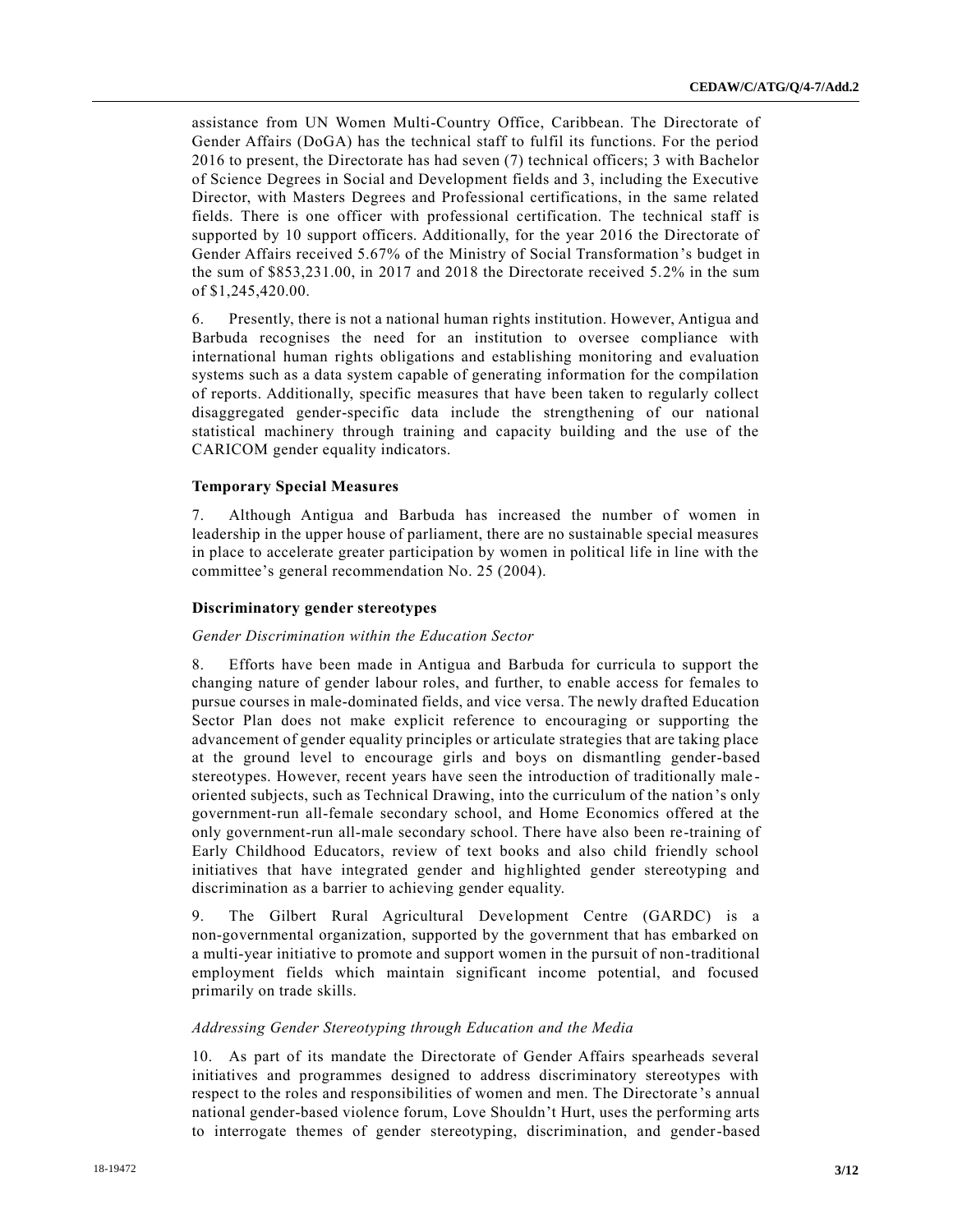violence. In the past two years DoGA has been able to reach in excess of 1,000 persons annually through this annual event.

11. The Directorate also uses social media to engage and inform its public on discrimination against women and has used a number of local and international social media campaigns to speak out against victim-blaming that affects survivors of genderbased and sexual violence. DoGA's combined media outreach has reached wide cross section of the population within the period under review.

12. The Directorate continues to use International observances and campaigns such as International Women's Day (IWD) as a tool to discuss gender discrimination and stereotypes through various methods. In 2017, DoGA hosted a panel discussion on women in the changing world of work. In addition to focusing on women's equal access to the workplace, the panel also discussed elements of discrimination and harassment women face in employment. In 2018, the Directorate celebrated IWD with a Young Women's Social Justice Forum where the discussion was on how gender affects women's perceptions of themselves and can limit their access to education and employment with a view to empowering them to advocate for the empowerment of women and girls. Over the years however, this occasion has been used to heighten awareness on gender issues nationally and has encouraged solidarity building to address inequalities.

13. The Directorate also hosts frequent sensitization and awareness activities at local schools, and churches. These sessions focus not only on defining gender, genderbased and sexual violence, but also discuss the ways in which gender stereot yping leads to discrimination and violence, and how this violence impacts the community. One such initiative was the Community Classroom. The Community Classroom initiative was a two part initiative, which included eight (8) sessions geared towards exploring the root causes of gender-based and sexual violence within communities, specifically gender stereotyping and the rigid adherence to gender roles within a relationship. The event engaged community members and was held in collaboration with the faith-based organizations. DoGA has also led smaller sensitization activities targeting men, faith-based groups, youth, schools, teachers, parents, employers, private sector, community leaders, vulnerable populations and policy makers. We have also conducted similar sessions with national emergency shelter managers, healthcare providers, and members of the Royal Police Force, non-governmental organizations and other civil society groups.

14. As part of its responsibility to mainstream issues of gender through all se ctors the Directorate of Gender Affairs includes a basic gender sensitization module in all its workshop activities. The Gender session covers basic definitions of gender and sex, and discusses how rigid gender roles and stereotyping can lead to discrimina tion and more extreme forms of violence and how this intersects with other areas of development. DoGA has included this module in its Work & Life Skills Programme (WLSP), which targeted over 500 youth within the period under review with the aim of preparing them for employment.

15. The "Youth for Change" Social Justice Conference was held to sensitize the public about the Sexual Offences Model Court (SOMC) to be established in Antigua in 2019. The conference began with the Gender session to raise awareness of the role gender discrimination plays in instances of sexual assault and how they can impact the adjudication of these cases. Approximately 60 young men and women benefitted from this exercise. The conference also explored issues of consent and understanding the importance of advocacy and activism.

16. Through a grant from the United Nation Trust Fund Project for implementation of the National Strategic Action Plan against gender-based violence, DoGA created a series of videos or Public Service Announcements (PSAs) on a range of topics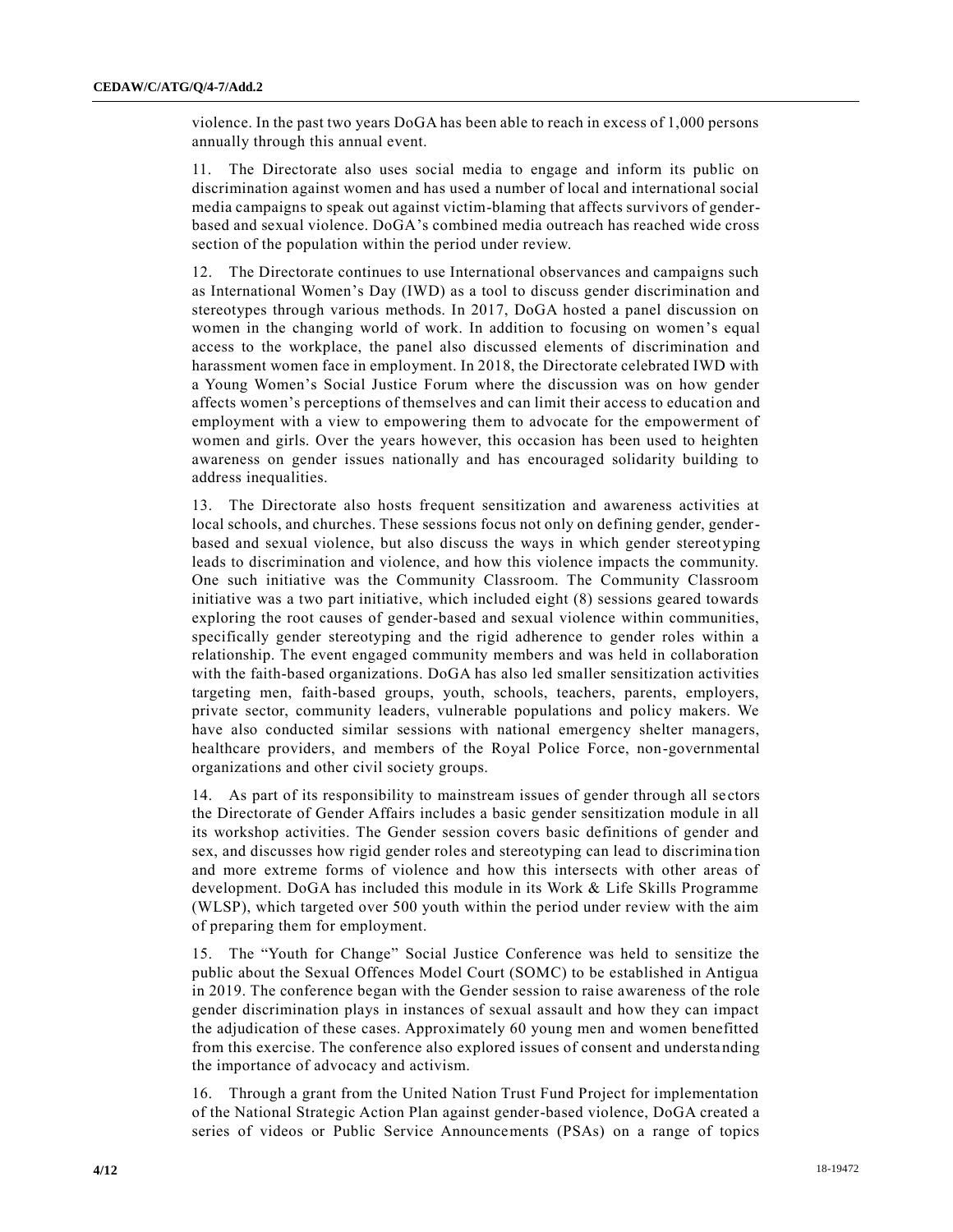including gender-based violence, gender stereotyping and discrimination. These videos, which have been aired on local radio and television, as well as DoGA's social media and web spaces, were produced in both English and Spanish in order to accommodate Antigua's growing Spanish-speaking population. DoGA has also produced over 5,000 Information Education Communication (IEC) materials including brochures, pamphlets, and info-sheets in both English and Spanish, providing information on DoGA's Support and Referral Centre (SARC), which offers services to all victims of gender-based violence and discrimination. Complementary to these PSA'S and IEC materials DoGA has also erected approximately thirty (30) billboards island-wide. Each billboard challenges a commonly-held gender stereotype, discourages all forms of gender-based violence, and prominently displays the DoGA SARC Crisis Hotline number for those in need of assistance.

17. DoGA does regular distribution of these materials at community events, such as the Sir Andy Roberts Community Fair, and at similar awareness-raising events, including the Clothesline Project Reception, hosted by the American University of Antigua (AUA); the World AIDS Day Street Fair hosted by the HIV/AIDS Secretariat; and the annual Police Week Street Fair, hosted by the Royal Police Force of Antigua and Barbuda.

18. DoGA's Support and Referral Centre (SARC) has a volunteer corps of advocates who assist victims of gender discrimination and violence. Currently the SARC has a team of both English and Spanish-speaking victims' advocates to assist members of the Spanish-speaking community who utilize SARC services. Training was provided to all volunteers on gender stereotyping and discrimination.

# *Eliminating Stigmatization and Discrimination against Female Migrants, and Women who are Internally Displaced*

19. In addition to its work with the Spanish-speaking community, the Directorate has also aimed to offer support to displaced women living within Antigua and Barbuda. During the aftermath of Hurricane Irma in 2017, the population of Barbuda was temporarily displaced to Antigua. During DoGA's hurricane Irma response activities the Directorate, with support from UN Women, hosted a theatrical presentation targeting the displaced Barbudan population called "Light in the Dark". Light in the Dark addressed issues of gender discrimination, stereotyping, and genderbased and sexual violence that can occur in an emergency or post-emergency setting.

20. DoGA also commissioned a series of brochures and pamphlets about genderbased violence during emergencies which were distributed at local emergency shelters, and to the audience of approximately 200 persons at the premiere staging of Light in the Dark. Additionally, DoGA also reached a number of persons through its life-saving informational materials supported through UN Women Multi-Country Caribbean Office and the United Nations Population Fund (UNFPA).

# *Eliminating Stigmatization and Discrimination against Women living with HIV/AIDS, and Lesbian, Bisexual, Transgender and Intersex women*

21. Through a collaborative partnership with the HIV/AIDS Secretariat DoGA has been able to integrate the linkages between gender-based and sexual violence and HIV/AIDS transmission into its sensitization and awareness-raising materials. The HIV/AIDS Secretariat is one of DoGA's implementing partner agencies, and as such, the Directorate often works in concert with this agency to mainstream issues of gender, including gender discrimination and stereotyping into any HIV/AIDS-related programs and initiatives. This includes the observance of World AIDS Day during the 16 Days of Activism.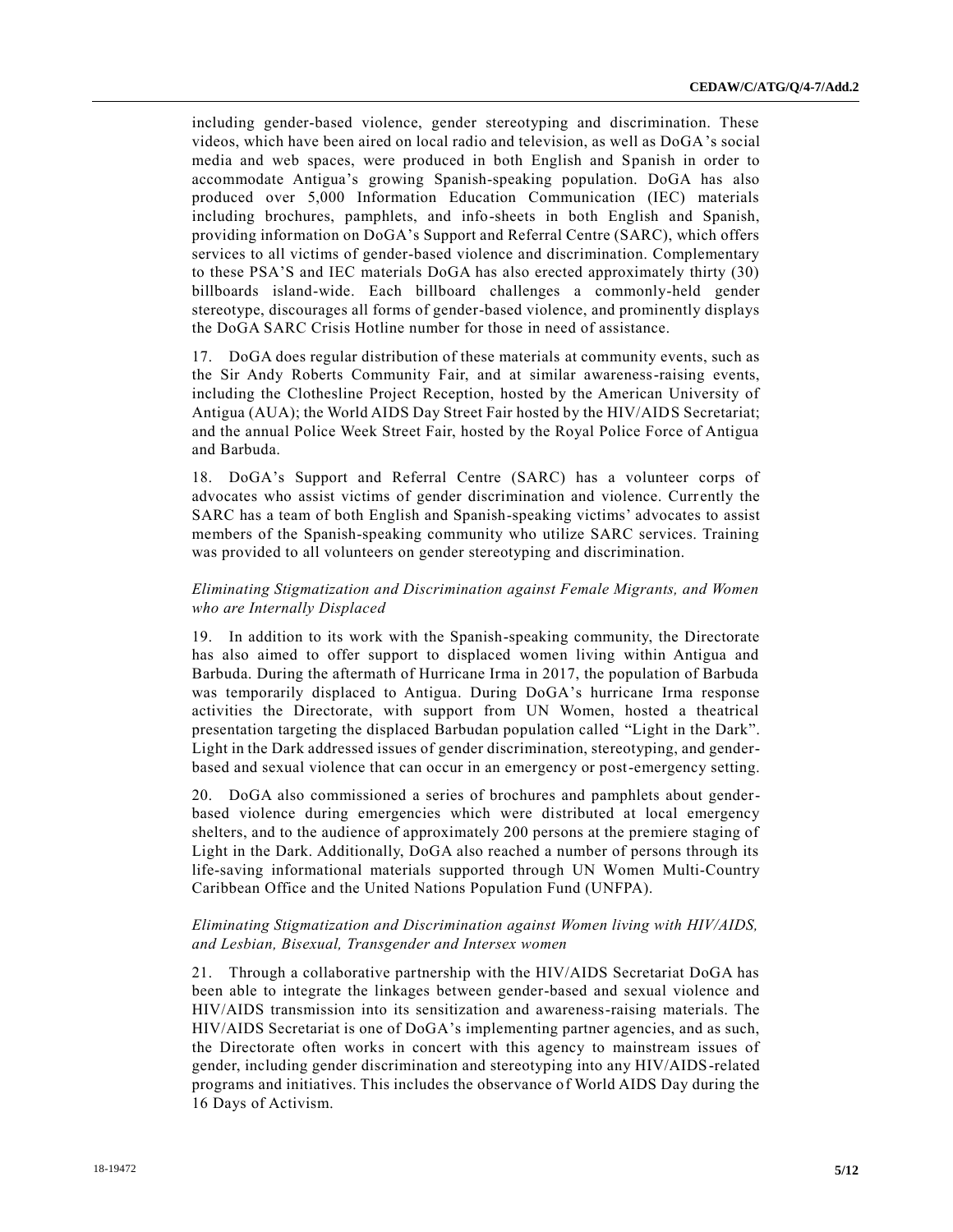22. Outreach to the LGBT community has been historically low nationally however, there are plans to begin increased outreach to this community within the coming year.

# **Gender-based Violence against Women**

23. The disaggregated statistical data for the Directorate of Gender Affairs and the Police, along with the number of cases brought to the court and the number of prosecutions, convictions and outcomes can be found in the Annex A respectively.

24. Additionally, women and girls who are victims of gender-based and sexual violence (GBSV) have access to comprehensive support services through the Directorate of Gender Affairs' Support and Referral Centre (SARC). Established in 2017, the SARC provides legal, medical, and psychosocial services to victims of GBSV and their immediate families, from one location. If requested, victims are able to receive a complete medical forensic examination from a District Doctor after a report of GBSV is made to the SARC or the Police. The Royal Police Force of Antigua and Barbuda reinstated its Sexual Offences Unit, which is now called the Special Victims Support Unit (SVSU) at the SARCs location, which is housed at the DoGA. The unit comprises of police officers who have received sensitization and capacitybuilding training to better meet the needs of this vulnerable group. Clients can also obtain assistance from the SARC when applying for an Order of Protection. Victims, and their families, are able to access psychosocial support, in the form of individual counselling, from the SARC Resident Counsellor. In addition to individual counselling, persons can access help from the national GBV Crisis Hotline which operates 24/7 and is manned by SARC staff and trained advocates. If needed, the SARC also assists its clients with referrals to other agencies to ensure that all of their identified needs and concerns are addressed. Antigua and Barbuda does not have an adequate facility that provides shelter to victims. However, in the absence of a shelter, the SARC has established a relationship with several unidentified hotels to provide emergency accommodation for clients in extreme situations for up to 48 hours.

25. The scope of the legislative review included recommendations to strengthen the Offences against the Person Act, Sexual Offences Act, Domestic Violence Summary Proceedings Act, 1999 and successes and opportunities from the 2015 Domestic Violence Act, Criminal Law Amendment Act and Trafficking in Persons Act. The legislative review highlighted existing gaps in the legislations and recommendations to address the gaps. The legislative review did not lead to any amendments within the Sexual Offences Act. The Sexual Offences Act 1995 does not recognise rape in marriage in all circumstances in accordance with Art 3(1) and 4(1) of the Convention. Additionally, the Domestic Violence Act (2015) includes marital rape as an offence of "domestic violence in the instance of marital separation i.e. a separation order; it does not unequivocally criminalise marital rape and define it based on lack of consent. However, the Government of Antigua and Barbuda recognises the need to have effective systems in place to deal with sexual violence and to this end a model sexual offences court (SOMC) is to be established in Antigua and Barbuda. The model court is a collaborative project with the Eastern Caribbean Supreme Court and the JURIST project.

26. Antigua and Barbuda denounces sexual harassment in public places including the workplace, schools and public transport, and the government is developing a national prevention of harassment and discrimination policy which will be adopted in 2019. The government is also committed to passing legislation on Sexual Harassment which is modelled from the CARICOM and OECS model bills on sexual harassment. The model bill seeks to protect both women and men from unwanted sexual advances, requests for sexual favours, and crude sexual behaviour that affects the quality of life by creating an intimidating, hostile and offensive environment.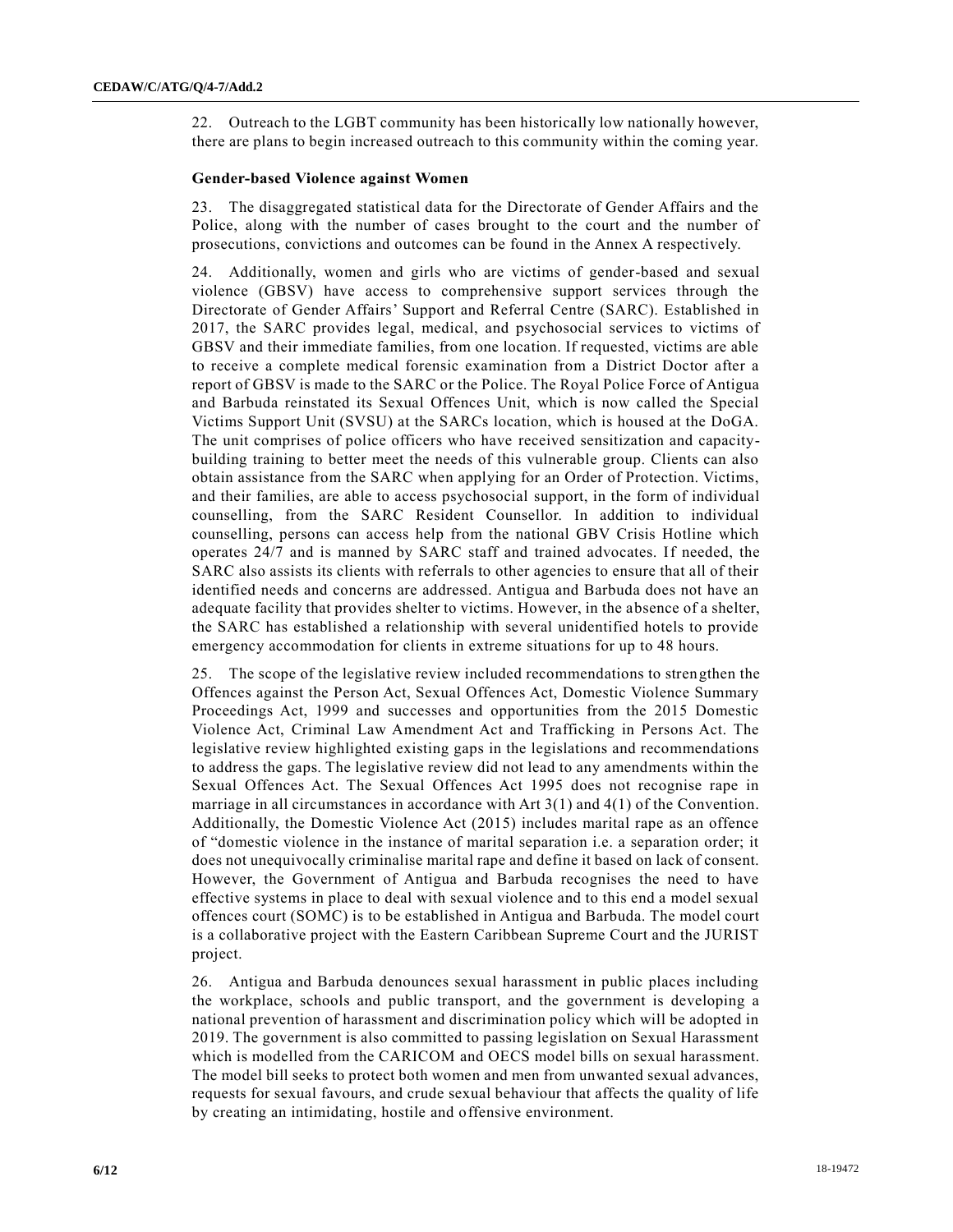#### **Trafficking and Exploitation of Prostitution**

27. The number of cases of trafficking in women and girls, investigated and prosecuted, as well as the number of convictions and the sentences imposed on the perpetrators from January 1st, 2015 to September 30th, 2018 can be found in Annex B.

28. The holistic well-being of all Trafficked Persons remains paramount to the State. The State established the Trafficking in Persons Prevention Secretariat in August 2017. Hence, in January of 2018, a Care and Support Services Officer was appointed to function from within the Secretariat and is responsible for coordinating and ensuring holistic Care and Support services are provided to all Trafficked Persons within the State. Through Task Force Cases, the Ministry of Public Safety is responsible for providing temporary residence for all Trafficked Persons which is also part of the holistic care. There are various points of detection for Trafficked Persons. Once contact is made at any point of entry, the information is immediately forwarded to Task Force Cases members, who are mandated to respond within fifteen (15) minutes of receiving any information. A 24-hours contingency plan is in place for additional security responses based on circumstances surrounding any detection leading up to the screening and interviewing of individuals. While the regularization of Immigration status is also part of the holistic care and support services provided to Trafficked Persons, Persons are always excited to return to their country of origin within a stipulated time. However, regularization of immigration status is done based on needs. Since information on Trafficked Persons is case sensitive, detailed information is not required in order to safeguard Trafficked Persons and all involved. With the increase in knowledge through various dialogues and sensitizations, steps are currently taken to further revise the Trafficking in Persons Prevention Act of 2010. Part five (V) of the Trafficking in Persons Prevention Act of 2010 provides information on measures to be taken by the State for the Identification and Protection of Trafficked Persons.

29. There have been no legislative steps taken to decriminalize women in prostitution or measures to reduce the demand for prostitution. However, there are social protection programs which can be used by women to exit prostitution. Further, apart from parenting workshops, there are no specific measures taken to prevent and address potential cases of exploitation of girls by their parents to supplement family income through prostitution. As it relates to migrant women, through the Department of Labour and Immigration and the Trafficking in Persons Secretariat, there are screening tools and protocols that are used to detect persons who are suspected trafficking victims and migrants. There are also specific victim-centred interventions that are implemented to ensure that their rights are protected once identified.

#### **Participation in Political and Public Life**

30. The Caribbean Institute for Women in Leadership program is a measure that was used by the Directorate of Gender Affairs to increase women's representation in decision-making positions in parliament, government and the public service. Through the program, young women and female leaders were trained and supported to gain elected office, and assume other positions of leadership across the public service. Further, the President's Ten is another initiative developed and implemented by the President of the Senate to encourage and support young women's participation in public and political life. There are no other specific sustainable measures adopted by the government of Antigua and Barbuda.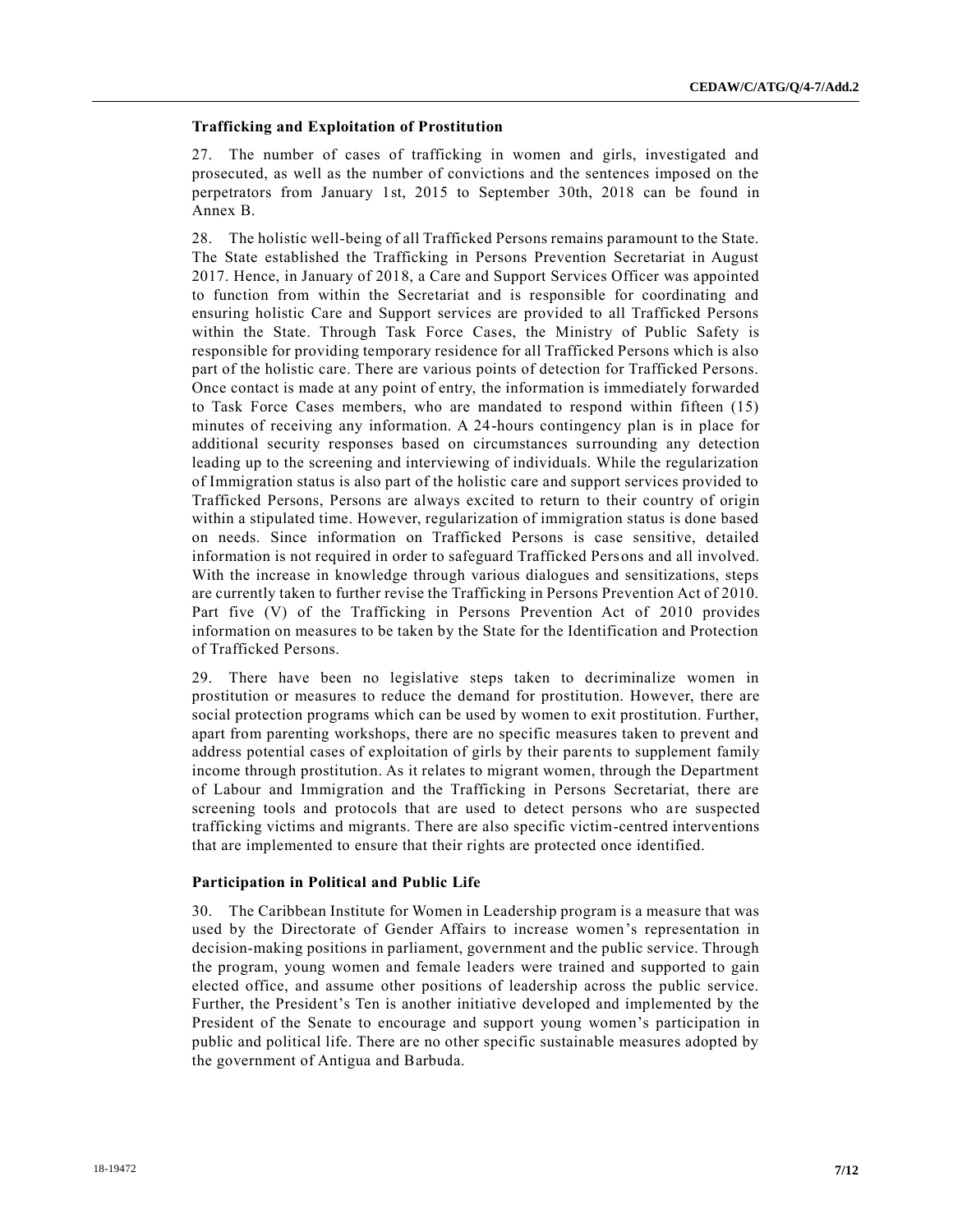#### **Education**

31. The government of Antigua and Barbuda's Education Policy prohibits the expulsion of pregnant girls and further supports their reintegration into the school system after childbirth. Presently, there is no comprehensive age-appropriate education on sexual or reproductive health within the school's curricula. There is a Health and Family Life Education curricula that is used which was referred to in the report.

## **Employment**

32. There have been no reported cases of employers discriminating or terminating pregnant women because of their condition according to the Labour Department. The National Labour Board is currently revising the Labour Code to strengthen its implementation, and more specifically, will look at C4 (1) of the Labour Code to correct any loopholes that presently exist. Article C4 (1) of the Labour Code is respected throughout the country since the importance of equality is recognized. Since the enactment of the Labour Code, the Trades Unions and the Labour Department have not had to deal with any reported cases of sex discrimination under this law. There are no legislation or other mechanisms to decrease occupational segregation.

33. No steps have been taken to ensure that women who engage in unpaid domestic work or paid employment of less than six months have access to non-contributory social protection schemes, since persons must be registered. However, these individuals do have access to various social protection programs provided by the government.

34. Through the government's Elder Care program and Government Residential Assistant Care for the Elderly within the Ministry of Social Transformation, Human Resource Development, Youth and Gender, at-home care for elderly persons is provided while their family members are out at work. The Ministry of Education, Science and Technology has commenced a kindergarten's initiative to assist parents who are not financially able to afford early childhood education for their young children. There are three preschools which have been integrated into the educational system at the following locations: Green Bay Primary School, Villa Primary School and the Simon Bolivar Preschool. Persons with disabilities can access the ADELE School for special needs and the National Vocational Rehabilitation Centre for Disability (NVRCD) within the Ministry of Health and the Environment, which is an agency where persons with disabilities who are able to work, can receive training to equip them for the job market. Further, those who are not able to work are taught how to make various items such as: jewellery, pot holders, floor mats, and the remod elling of shoes. Those enrolled at NVRCD are also involved in sailing and backyard gardening. The Centre operates in collaboration with Adele School, the School of and for the Blind and the Victory Centre. In terms of measures to promote equal sharing of family responsibilities between women and men, the National Labour Board plans to introduce paternity leave in the revised Labour Code.

# **Health**

35. Women who stay at home to raise children or take care of other family without formal employment, or unemployed women, can access the Medical Benefits Scheme (MBS) by enrolling under the status of Voluntary Registration. The Medical Benefits Act, 2010, section 46 explains that provision: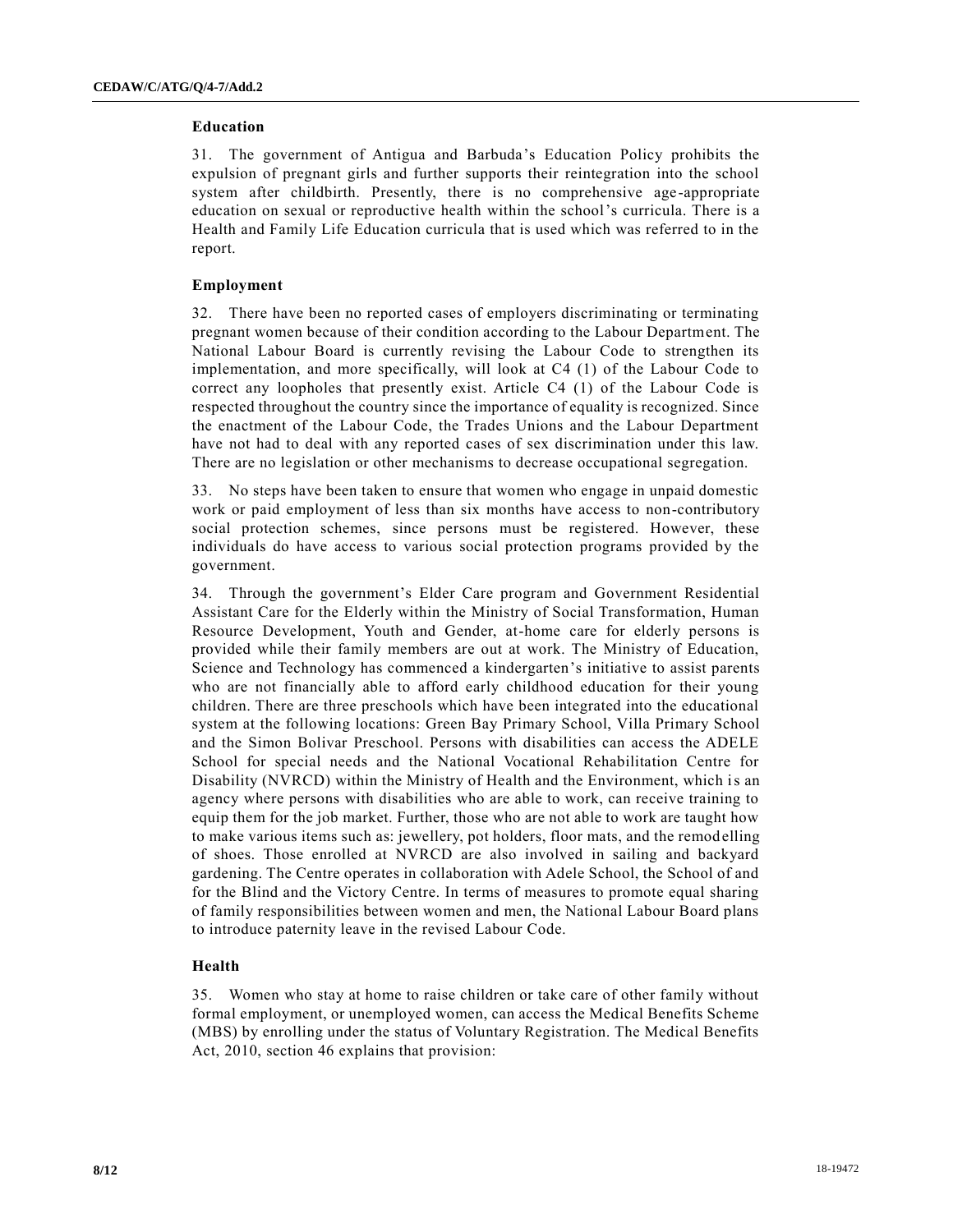*"46. Un-employment and voluntary registration:*

*(1) A person who is not an employed person is not liable to pay contributions under this Act and may not receive benefits under this Act unless he is resident in Antigua and Barbuda and makes an application for and is issued with a certificate of voluntary registration;*

*(2) A certificate of voluntary registration is only valid for the period of time that the person to whom the certificate is issued is un-employed;*

*(3) A person who has been issued with a certificate of voluntary registration and is resident in Antigua and Barbuda is entitled to receive benefits pursuant to this Act;*

*(4) If a person who is registered under this Act and entitled to receive benefits pursuant to this Act becomes un-employed, he is entitled to continue to receive benefits for the three months immediately following the termination of his employment unless he has applied for and been issued with a certificate of voluntary registration;*

*(5) If a person whose employment was terminated and who was granted a certificate of voluntary registration regains employment after his employment was terminated, he shall return the certificate of voluntary registration to the Board and resume the payment of contributions in accordance with the Act;*

*(6) A person who contravenes subsection (5) commits an offence and is liable on summary conviction to a fine of two thousand dollars;*

*(7) Notwithstanding subsection (3), a person issued with a certificate of voluntary registration may be required to pay, within the time, in the manner and subject to conditions determined by the Board, a contribution at a prescribed rate;*

*(8) A default in paying the contribution at the rates and within the time prescribed by the Board may result in the cancellation of a certificate of voluntary registration and the benefits of the person to whom the certificate was issued."*

36. Statistical information on the leading causes of death in Antigua and Barbuda, by year, can be found in Annex C. Please note that the tables only show disaggregated data for the top ten causes of death from 2004 through 2015. Therefore, the total number of deaths reported in a given year may exceed the number of deaths provided in the tables; since the causes of deaths that are ranked higher than  $10$  ( $11+$ ) are not shown in the tables. This information was sourced by the Health Information Services Division- Data Collection Section within the Ministry of Health and the Environment.

37. Disaggregated data regarding the prevalence of HIV/AIDS between women and men, and patterns of transmission by age can be found in Annex D. This information was reported by the AIDS Secretariat.

38. The AIDS Secretariat provides various prevention, treatment, and health care programs that target vulnerable groups of women living with HIV/AIDS. The AIDS Secretariat distributes free commodities including male and female condoms, lubricants, and dental dams through the National AIDS Programme. The AIDS Secretariat also provides free confidential HIV and syphilis testing; and persons who have tested positive for HIV receive free antiretroviral medication, aligning with the World Health Organization testing and treatment recommendations. Additionally, outreach activities targeting vulnerable groups of women with HIV/AIDS, including transgender women and women in prostitution, are organized to help facilitate access to all clinical and treatment services. These outreach initiatives help to encourage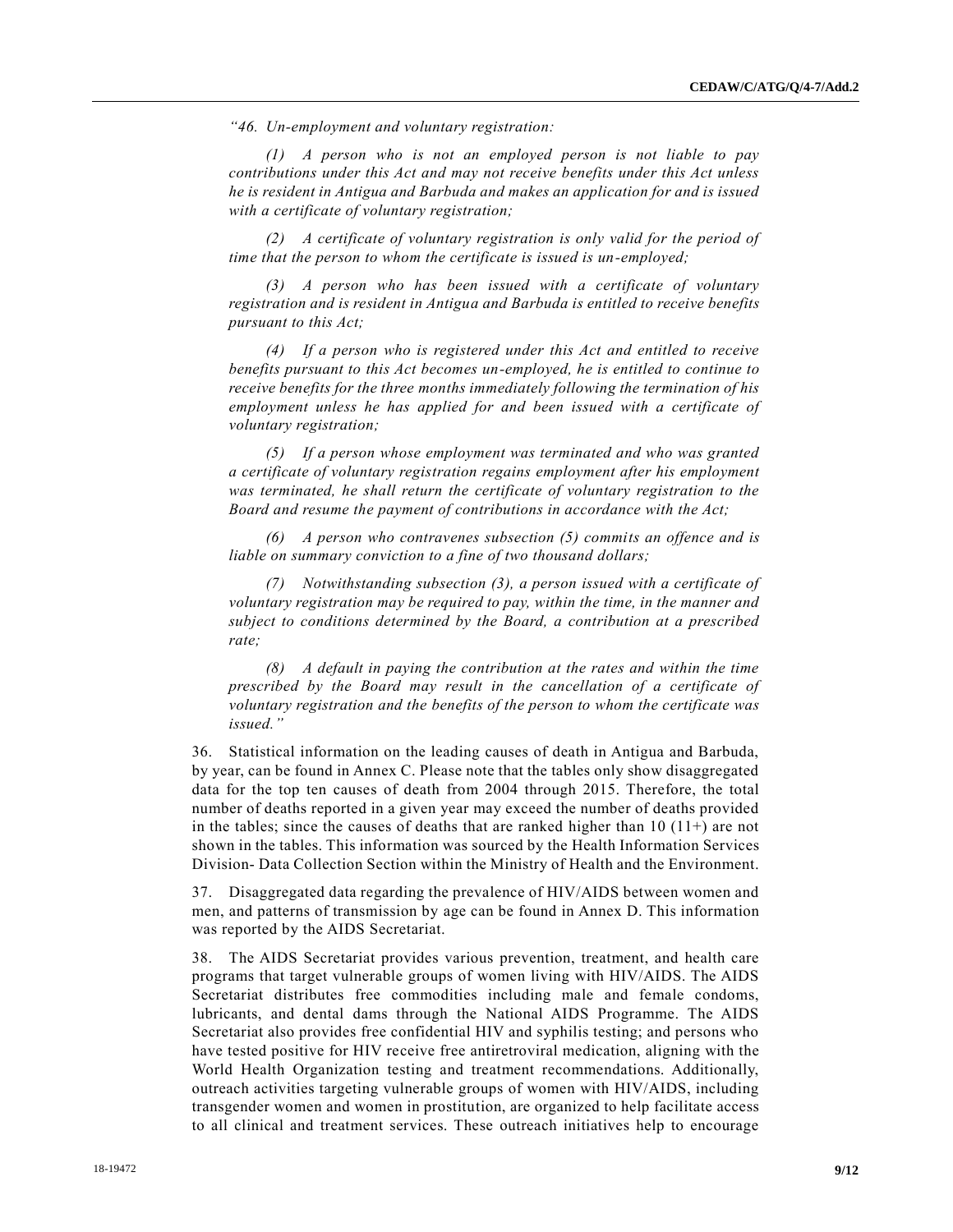adherence to treatment, provide supportive counselling when needed, and address other social needs and concerns that may arise.

39. In order to provide services without stigma and discrimination, the National AIDS Programme has established a system where sex workers, who access services, are given three (3) cards for distribution amongst other known sex workers. This allows them, and other sex workers, to access services without any challenges. In addition to the card system, the National AIDS Program offers free and confidential testing. Community Service Organizations also provide free and confidential testing to key vulnerable populations within the community.

40. As part of the review of legislation commissioned by the Directorate of Gender Affairs, the recommendation was made to amend the Offences against the Person Act of 1873 (cap. 58, part IX, section 53–54). To date, there is no active consideration to amend the legislation, especially in cases of rape, incest, threats to the life of the pregnant woman and severe foetal impairment; however, there will be continuous lobbying for its amendment. Presently, there are private medical doctors who provide safe abortion services and the Mount St. John's Medical Centre, the state's primary hospital, also provide post-abortion services without discrimination and services are free for persons under 18.

#### **Economic Empowerment of Women and Rural Women**

41. A Financial Empowerment Centre (FEC) was established and is geared towards fostering financial independence for citizens of Antigua and Barbuda, particularly vulnerable groups such as women, on budgeting and other financial management. Free professional financial advice is provided in four main areas: savings, budgeting, debt reduction and safe banking. The government has implemented measures to increase access to credit and loans. The government provides low interest loans to vulnerable individuals through its development bank. The government through its Central Housing and Planning Authority has made land and home ownership easily accessible to low income individuals, particularly women. The government has also established relationships with lending agencies to assist persons with land and home ownership. The Transport Board has a National School Bus system in place which provides free, daily transportation for children to and from school, with pickups from various points on island. Further, the government introduced a Home Advancement Repair Initiative (HAPPI), capped at XCD \$20,000.00 which repairs homes for many single-headed households of which women are usually the beneficiaries. The grants for home improvement over \$20,000.00 must be approved by the Cabinet.

#### **Natural Disaster**

42. Antigua and Barbuda is highly susceptible to hurricanes, earthquakes and other hazards/disasters. In regards to the integration of gender perspectives into national disaster management, relief and recovery strategies, steps are being taken for there to be a greater awareness of the importance of mainstreaming gender into this area. The National Office of Disaster Services (NODS) works closely with the Caribbean Disaster Emergency Management Agency (CDEMA), which is the regional inter-governmental entity for disaster management and they have been including gender considerations into their plans for early warning systems, disaster risk reduction, and disaster shelters. Representatives from the Directorate of Gender Affairs and the National Office of Disaster Services from Antigua were present at a regional validation meeting that was held on June 7 and 8, 2018 where discussions were had specifically on the lessons learnt following the Caribbean 2017 hurricane season. Gender focal points from around the region were in attendance and were able to provide gender knowledge to the meteorological and disaster representatives with respect to some of the key considerations that disaster agencies need to be cogniz ant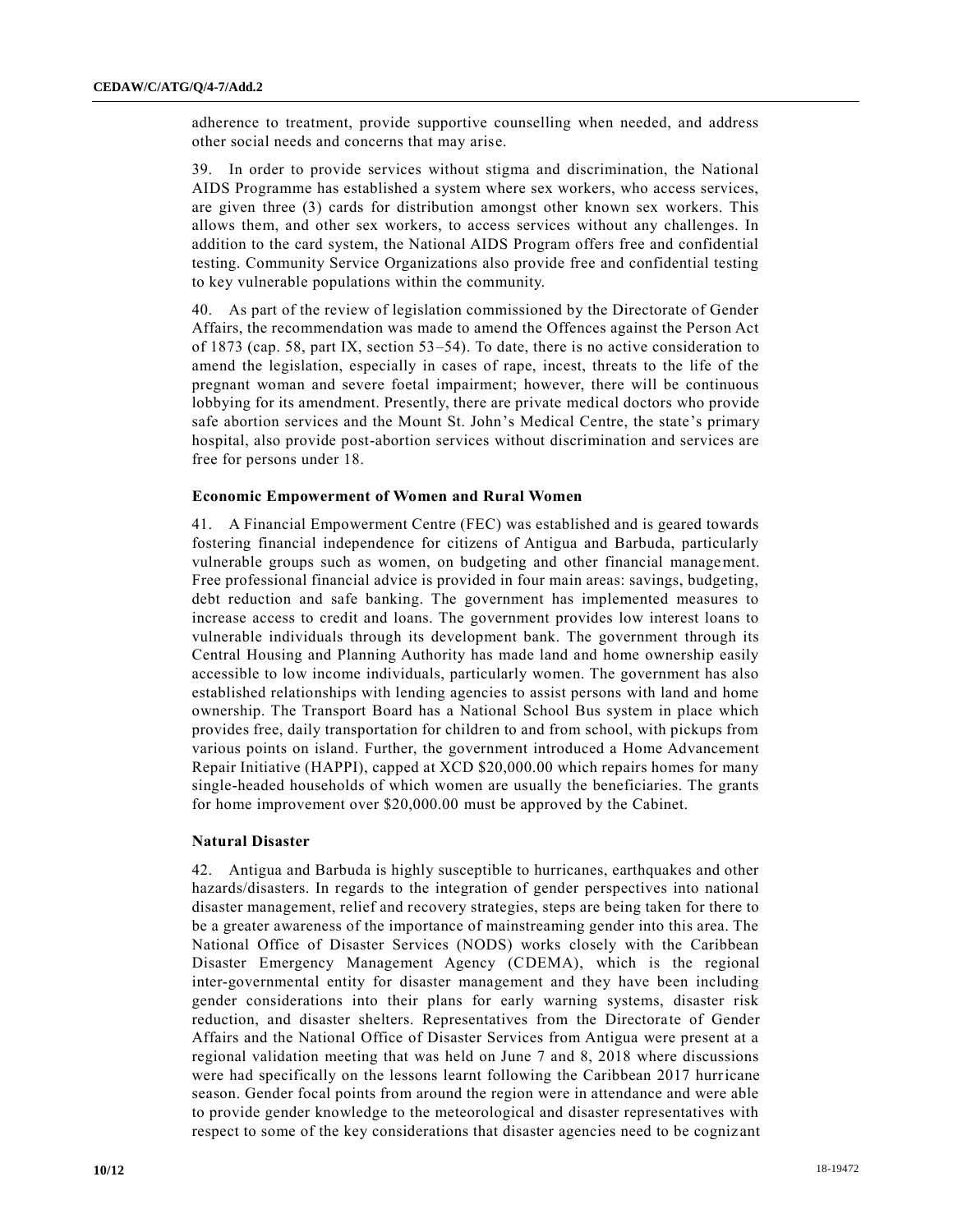of in their planning. The Antiguan Deputy Director for the National Office of Disaster Services was present and was able to build capacity in this regard. Therefore, there are efforts made to develop a gender-responsive disaster risk reduction plan in Antigua and Barbuda. Furthermore, a gender-responsive early warning system was established and recently launched in Antigua and Barbuda in October, 2018.

43. The entity responsible for disaster management and disaster risk reduction in Antigua (NODS) also recognizes and understands the importance of ensuring the participation of women in consultations on disaster risk reductions and climate change initiatives. NODS has held various consultations which gave women the opportunity to participate and air their thoughts. Women have also been trained as shelter managers and shelter workers as part of the emergency response mechanism. The Department of Environment also hosts a number of consultations and focus group discussions within communities on climate change issues which targets vulnerable groups and are led by community women. The outcomes of the consultations are integrated into national planning, response, project proposals and budgeting on disaster risk reduction and climate change mitigation and resilience.

44. In terms of the access that women and girls who were most affected by the recent hurricanes have to livelihood support and other relief and recovery e fforts, the Government of Antigua and Barbuda supported the displaced Barbudan families providing free meals, accommodations, as well as free schooling for the children at various educational institutions across Antigua. Local supermarkets and NGOs also provided vouchers with amounts of varying value to vulnerable Barbudans, providing free groceries. NODS distributed these vouchers for up to a year, following the hurricanes but with less frequency. The Directorate also was proactive in regards to distributing dignity kits where required following the disaster to all persons affected through the support of UN Women Multi-Country Office Caribbean and United Nations Population Fund. These kits provided key hygienic items for women and girls that may not have been easily or readily accessible to all. Additionally, the Directorate attended a homecoming return to Barbuda following the Hurricane. The Directorate was able to raise awareness to our services while there and used the opportunity to distribute IEC materials and engage the disaster response coordinator for Barbuda in strengthening response and prevention for gender-based violence.

#### **Refugee and Asylum-Seeking Women**

45. The provisions for asylum protection in Antigua and Barbuda is in accordance to the 1951 Convention relating to the Status of Refugees and the 1967 Protocol. Antigua and Barbuda acceded to the Convention and its Protocol on September 7, 1995. Article 1 of the Convention as amended by the 1967 Protocol defines a refugee as a person who owing to a well-founded fear of being persecuted for reasons of race, religion, nationality, membership of a particular social group or political opinion, is outside the country of his nationality and is unable or, owing to such fear, is unwilling to avail himself of the protection of that country; or who, not having a nationality and being outside the country of his former habitual residence as a result of such events, is unable or; owing to such fear, is unwilling to return to it. However, the adoption of the Convention and Protocol is not gender sensitive. Antigua and Barbuda denounces human trafficking and the Trafficking in Persons Prevention (Amendment) Act 2015 has strengthened the provisions for the prevention of human trafficking and allows for protection of its victims. The 2015 amendment strengthens and compliments the 2010 Act and provides for the establishment of a Trafficking in Persons Prevention Committee with has the power to formulate policies and programmes to fulfil he objectives of the Act. Similarly, the Migrant Smuggling Prevention Amendment Act 2015 strengthens the Migrant Smuggling Prevention Act 2010 and provides for